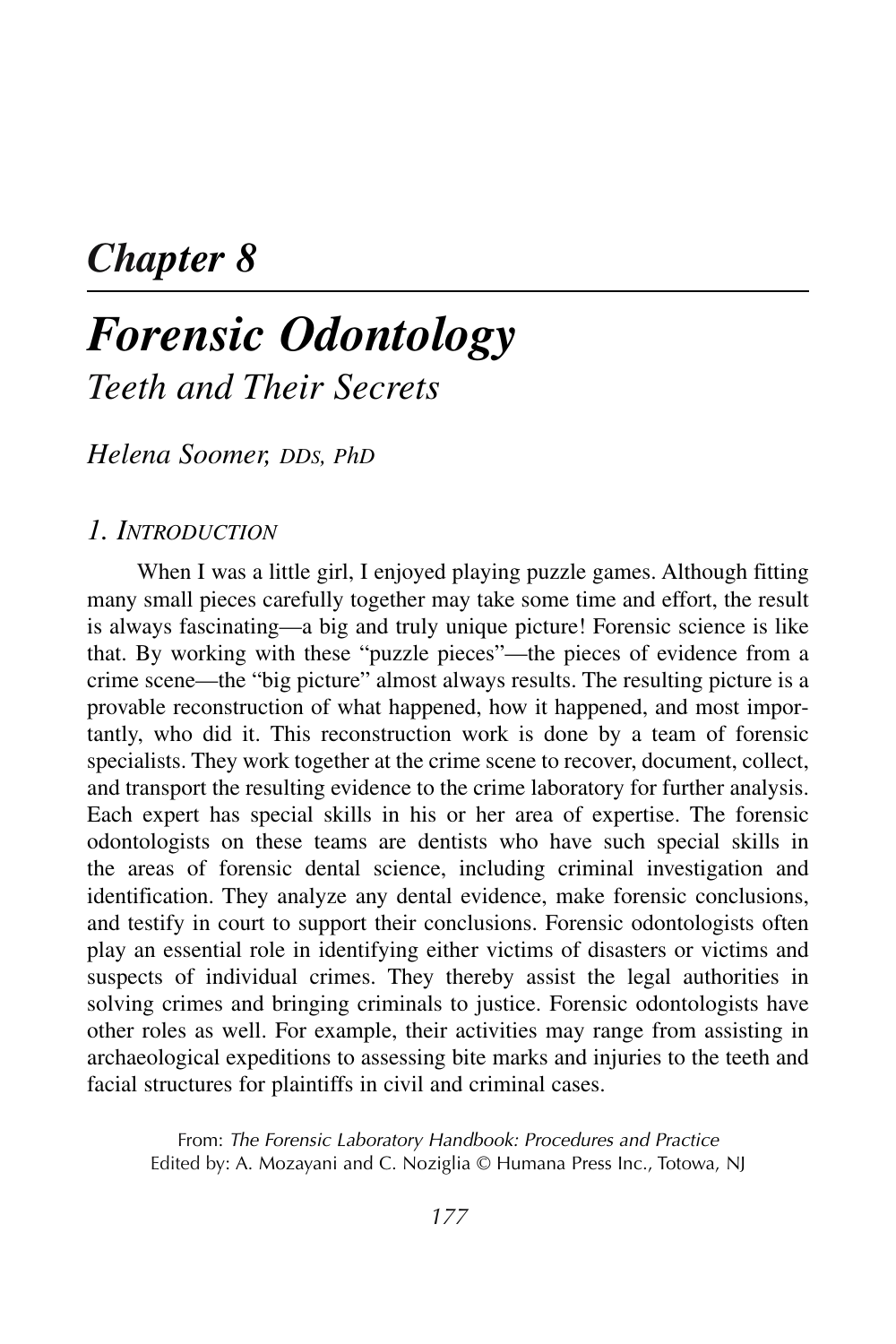# *2. WHO IS THE FORENSIC ODONTOLOGIST?*

The forensic odontologist is first and foremost a highly trained clinical dentist, familiar with tooth development, oral anatomy, disease pathology, and dental surgery and restoration. The forensic odontologist combines this specialized clinical knowledge with additional investigative skills. For example, the odontologist is trained in collecting evidence and working closely with police investigators and the medical examiner. The forensic odontologist is familiar with the standards for evidence recovery, documentation, and analysis, such as the International Criminal Police Organization (Interpol) standards for victim identification. Thus, forensic odontology crosses the disciplines of clinical dentistry, forensic medicine, and police investigation.

#### *3. WHAT IS DENTAL EVIDENCE?*

Dental evidence may include such diverse items as a bite mark impression, the entire dentition of a victim, or just a single fragment of a tooth found at a crime scene. Dental evidence also includes the premortem, or historical evidence of dental treatment, such as textual records, diagrams, and X-rays. Because teeth are the hardest materials of the human body and strongly resist postmortem changes and adverse environmental conditions such as fire, water immersion, or explosion, dental evidence is often available in crime cases. Consequently, forensic odontologists play a vital role in investigations.

For example, our team was once called to the scene of a murder where we found a fractured tooth in a pool of blood next to a murdered man. The forensic odontologist immediately recognized the unique morphological features of this tooth fragment and identified it as the upper left second molar. However, the victim had his second molar, and indeed all 32 of his teeth, in place. The odontologist surmised that the tooth probably belonged to the assailant, who must have been injured severely to lose such a large and firmly rooted tooth so deep in the mouth. Therefore, all emergency medical facilities in the region were alerted to be on the look out for a recent traumatic facial injury. In fact, one hospital had just received a patient who had sustained a gunshot wound to his face. He claimed to have been wounded while cleaning his gun. Our forensic team rushed to the hospital and asked for his panoramic mouth X-ray. The X-ray revealed that, in addition to his other facial injuries from the gunshot, the patient was freshly missing a second molar—consistent with the tooth we found at the crime scene. The patient tried to escape from the hospital after receiving first aid, but was arrested at the door for suspicion of murder. In this case, the forensic odontologist quickly identified the criminal, who would have otherwise escaped early capture. The type of identification procedure described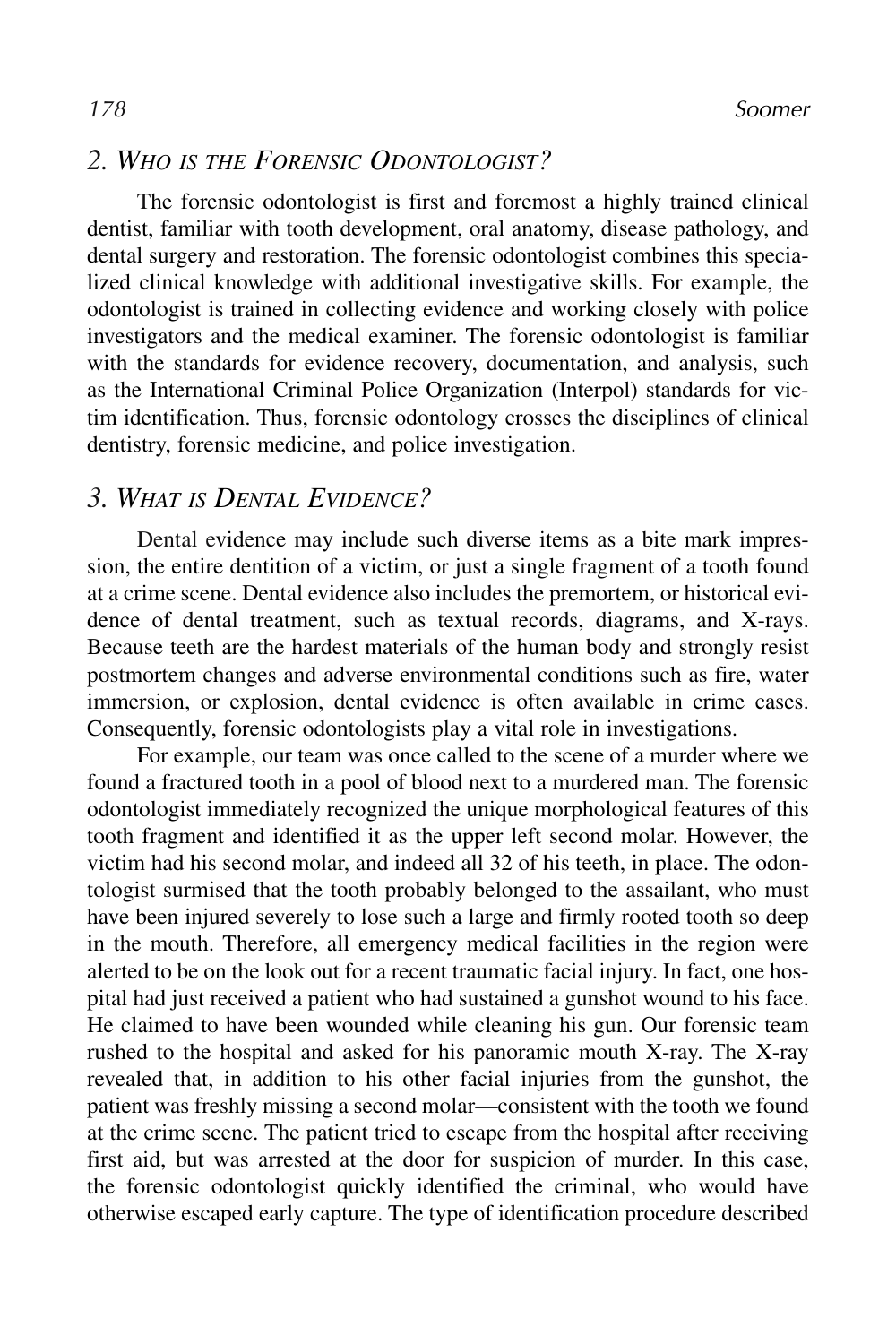here is called "comparative identification," which consists of the forensic comparison of a person's known dental data (the panoramic mouth X-ray in this case) and the dental evidence found at the crime scene. The result is a determination of whether the dental evidence came from the known person (the suspect in this case). This example shows how the forensic odontologist can play a crucial role in a breaking crime scene investigation.

## *4. SCOPE OF FORENSIC ODONTOLOGY*

Forensic odontology is broadly applicable to criminal investigation, disaster recovery, and civil law cases. Identification of unknown persons is a main focus of forensic odontology. However, forensic odontologists also participate in a wide variety of activities, including scientific research and even in the investigation of ancient civilizations and peoples.

## *4.1. Identification Work*

Identification is one cornerstone of forensic odontology. Whether it involves estimating the age of an illegal immigrant detained in a terrorism investigation without documents, matching victim remains to premortem records in a mass disaster, or identifying a single crime victim, forensic odontologists spend most of their time trying to answer identity questions: Who is the victim with the dental bridge and a missing molar? Who is the criminal who left that bite mark? How old is that detained terrorist?

#### *4.2. Age Estimation*

Age estimation helped solve a recent European case where a man was tortured and then murdered in a brutal fashion: his hands were tied and he had received multiple flesh wounds before finally dying. After the murder, the criminal tried to hide the crime by burning the victim. As a result the victim was unrecognizable: the outer layer—hair, skin, and clothing—was completely burned away. However, the teeth were preserved because they are the hardest parts of the body. This victim had shining white teeth, which led the policemen and forensic pathologist in attendance to agree that he must have been young. Fortunately, the forensic odontologist was also in attendance and recognized that the "nice white teeth" were in fact artificial—covered by expensive porcelain veneer. The rear teeth were worn and had moderate periodontal disease. Dental age estimation by the forensic odontologist provided a completely different victim profile: this man was approx 50 yr old and was likely someone wealthy enough to have this expensive veneer work done.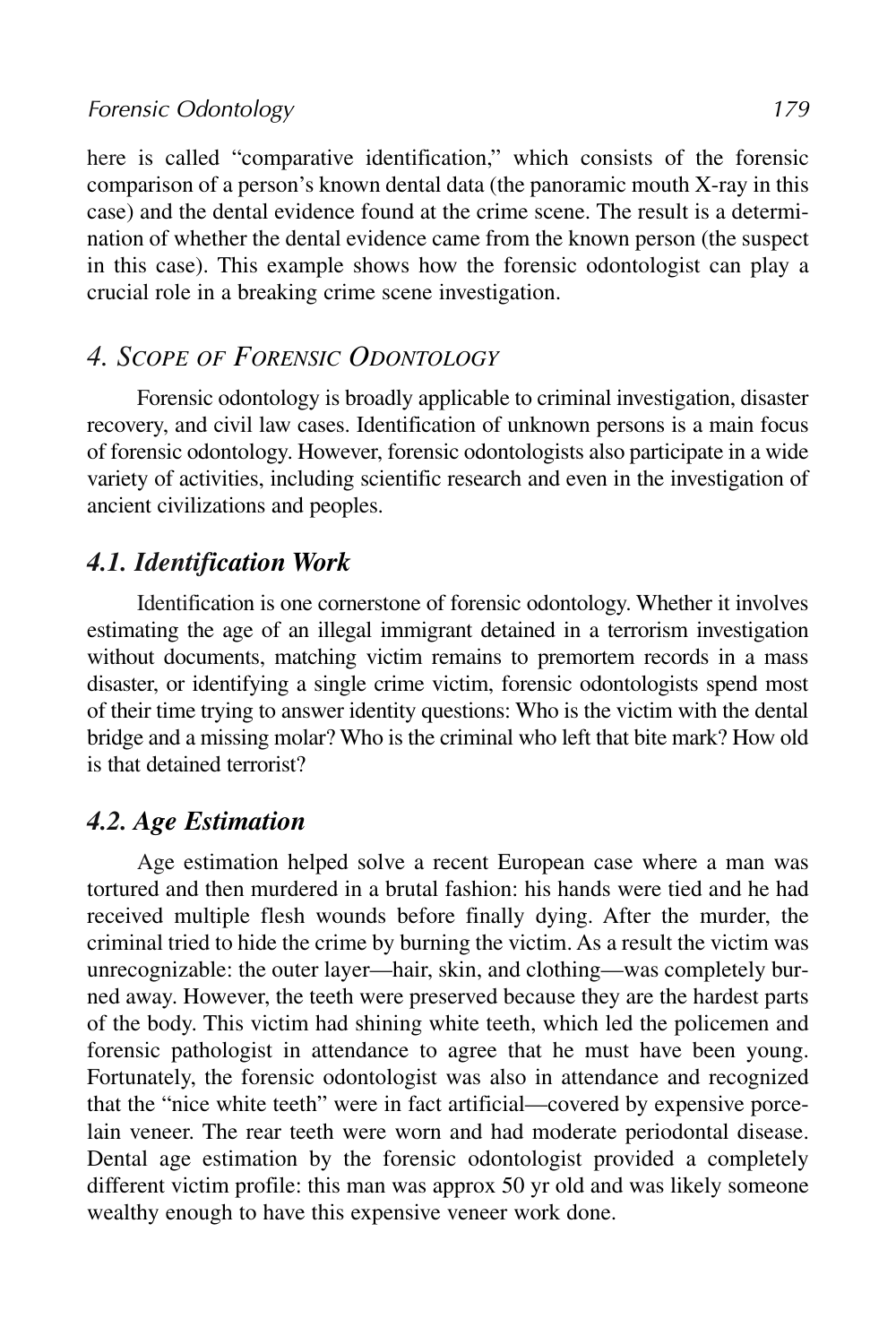In this investigation the forensic odontologist correctly recognized and correlated a variety of interrelated factors: the normal dental anatomy, the presence of subtle blended restorations, and the age-related pathology and wear patterns. This technique is called "reconstructive postmortem dental profiling." With reconstructive profiling, dental evidence collected from the body is used to determine the victim's profile, including factors such as approximate chronological age, social status (e.g., expensive restorations imply wealth), smoking and dietary habits, and even sex and race.

Dental age estimation is a common dental forensic procedure. It can be done upon intact teeth, as demonstrated in the preceding case, or even more precisely by sectioning the teeth and examining them microscopically. The microscopic exam typically assesses features such as the amount of secondary dentine (a reparative tissue), increased root transparency, root resorption, and the amount of cementum around the root—all of which increase directly with age. The gross appearance of the wear patterns and other microscopic findings are all directly related to a person's age. Several formulae have been derived to calculate age based on these observations and measurements *(1*–*6)*. The application of reliable dental age estimation techniques *(7)*, as well as assessment of other associated dental features, permit the police to narrow their search among missing persons and, therefore, identify murder or disaster victims more quickly and effectively *(8)*.

## *4.3. Disaster Identification*

Forensic odontologists are crucial team members when investigating small- and large-scale disasters. Dental identification is quick, highly accurate, cost-effective, and can be done on site in most cases. In contrast to other techniques, such as DNA identification, it requires only minimal equipment and logistical support. Typical requirements include electrical power, X-ray equipment, and a computer assisted identification program, such as WinID or Interpol's Disaster Victim Identification (DVI) System, when large amounts of victim data are involved. DNA analysis is a powerful adjunct technique as well, but it is not possible in all cases. For example, just as premortem dental records may be missing, premortem DNA samples may not be available. In some other cases the postmortem DNA may be degraded or contaminated, such as in the case of the fractured tooth mentioned earlier, where the DNA-rich pulp has been exposed to and contaminated with an unknown blood source. However, as that case also showed, the anatomy of the same tooth fragment may be all that is needed to provide an immediately available and crucial clue that can result in an arrest. DNA analysis also requires considerable time, often weeks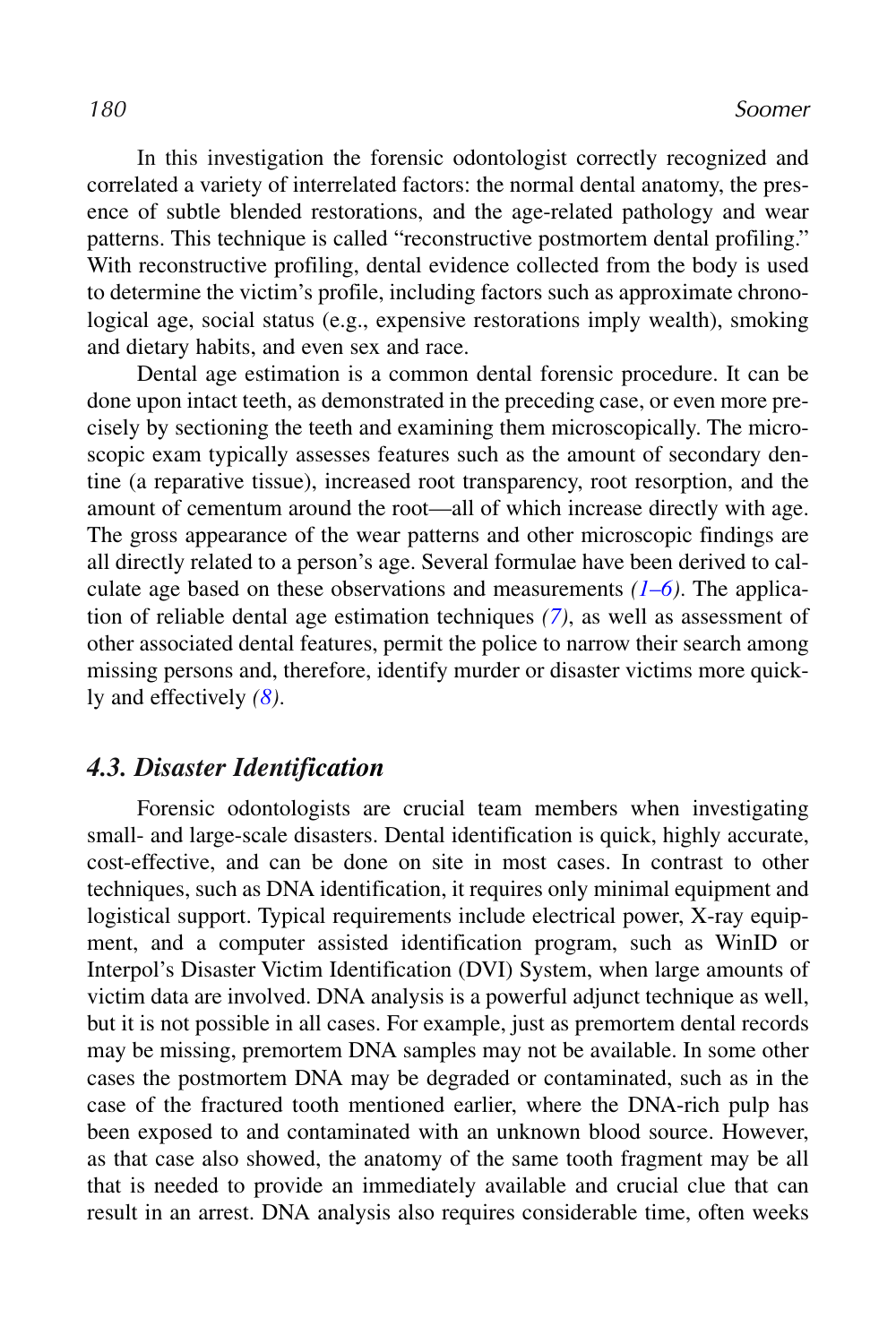or even months, because multiple postmortem samples and premortem reference samples must be processed *(9)*. In many cases DNA and dental identification compliment and confirm each other.

#### *4.3.1. Mass Disasters*

#### *4.3.1.1. September 11th Attacks*

The notorious terrorist attacks on September 11, 2001 included the World Trade Center in New York City. At this location, 2752 deaths were recorded *(10)*. The victims virtually all received severe trauma and therefore more than 19,900 body parts were recovered. Approximately 1435 victims have been positively identified. The main methods of identification were DNA (more than 700 cases), dental (more than 500) and fingerprints (approx 200). In addition, dental identification contributed in 78% of the cases where some other means of identification was conclusive *(10)*. A dental contribution to identification typically meant that there were no discrepancies between ante- and postmortem dental data, but that the dental data alone was not sufficient by itself for positive identification. For example, the dental identification was deemed to contribute if premortem dental information was not unique (e.g., could match several victims, as might be the case if only textual dental records were available and no dental X-rays). Another example of dental identification being contributory was when the premortem dental data was relatively complete but there was only limited amount of postmortem information (e.g., only a small piece of jaw or just one tooth). Dental identification was able to play such an important role in the September 11th disaster in part because premortem dental records in the United States were, generally, highly complete and readily available.

In order to handle the huge amount of data, forensic odontologists working on the September 11th disaster used a computerized dental identification system called WinID. WinID is a database that stores ante- and postmortem dental information about physical descriptors, pathological injuries, and anthropologic findings. These findings are used to match missing persons to the unidentified victims. *(11)*. WinID is one of several available forensic dental computer systems. For example, Interpol offers another computerized identification system that is used in Europe called the DVI system. Unlike WinID, DVI not only has dental identification capabilities, but also is a general purpose forensic tool to store and match other data, such as information about the victim's overall physical description, autopsy findings, personal belongings, DNA profile, etc. Computerized systems have become increasingly important in mass disasters, wherein dozens, hundreds, or even thousands of potential premortem data sets must be matched to postmortem data sets.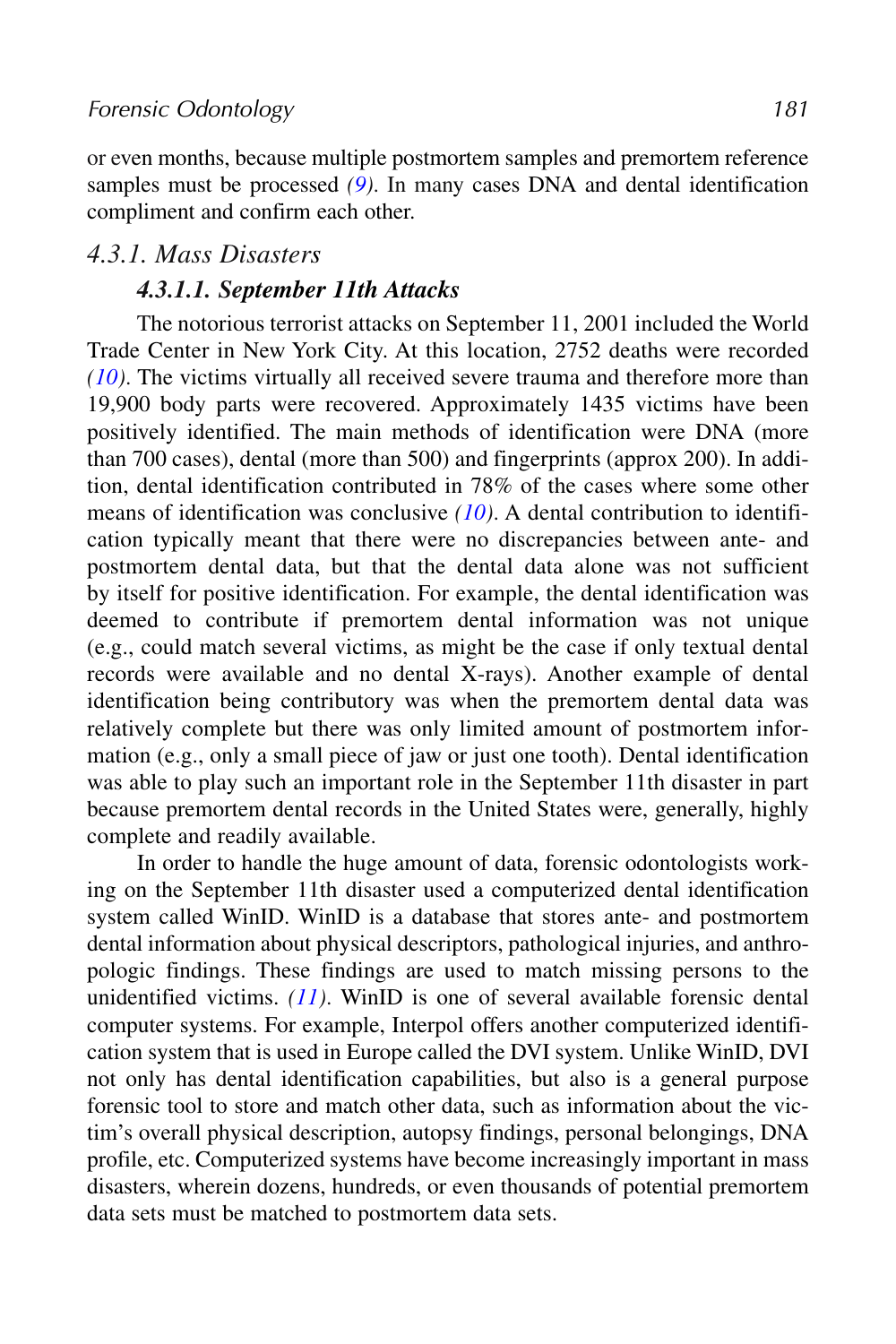Although September 11th is particularly memorable because of the human and economic scale, other mass disasters occur with dismaying frequency. Although airline crashes come to mind most readily, wartime crimes, such as those in Kosovo *(12)* in the mid 1990s, ship or ferry disasters and natural disasters are also significant. Airline and other transportation disasters are particularly notorious and difficult to deal with, perhaps because of their unexpected occurrence and frequently multinational implications. The severe trauma these victims often undergo also presents particular challenges to forensic teams.

#### *4.3.1.2. SAS 686 Crash, Milan, Italy*

On October 8, 2001, at Linate Airport in Milan, Italy, an SAS MD87 airplane with 110 crewmembers and passengers on board was ready to take off. It was cleared to reposition itself onto the active runway, but simultaneously a Cessna Citation II jet with two pilots and two passengers on board was taking off on the same runway. Seconds later these two airplanes collided and crashed into an airport baggage hangar, causing the death of four additional victims among the ground staff. The planes caught fire and large pieces of airplane wreckage and multiple body parts flew into the air. Firefighters and rescue crews rushed to the scene, but nobody had survived. The accident claimed a total of 118 victims of nine nationalities *(13)*.

Following this accident, DVI teams from the respective countries involved began work. Some "home" teams stayed in the passengers' countries of origin and collected premortem data, whereas other teams arrived on site to collect postmortem data. Using passenger lists from the airline, the odontologists back in the home countries worked in pairs (checking each others' work) in order to collect and enter all available premortem dental data from dental records into the Interpol DVI system. The on-site teams simultaneously entered the postmortem data into the same system. The DVI software allowed the team members to match the pre- and postmortem data and produce possible matches. I was in Copenhagen at the time and joined the Danish DVI home team in collecting premortem data.

This multinational disaster in Milan involving nine different countries demonstrated several important points. First, forensic odontologists must be familiar with different countries' dental record keeping systems (including legal standards). Dental record-keeping standards in different countries vary widely, far beyond the obvious language differences. Some countries, such as Sweden, have elaborate clinical documentation requirements, whereas other countries have no particular requirements beyond legal minimum standards for billing *(14)*. Second, dental conventions and standards used in the dental record also vary widely. For example, European dental records refer to the right lower third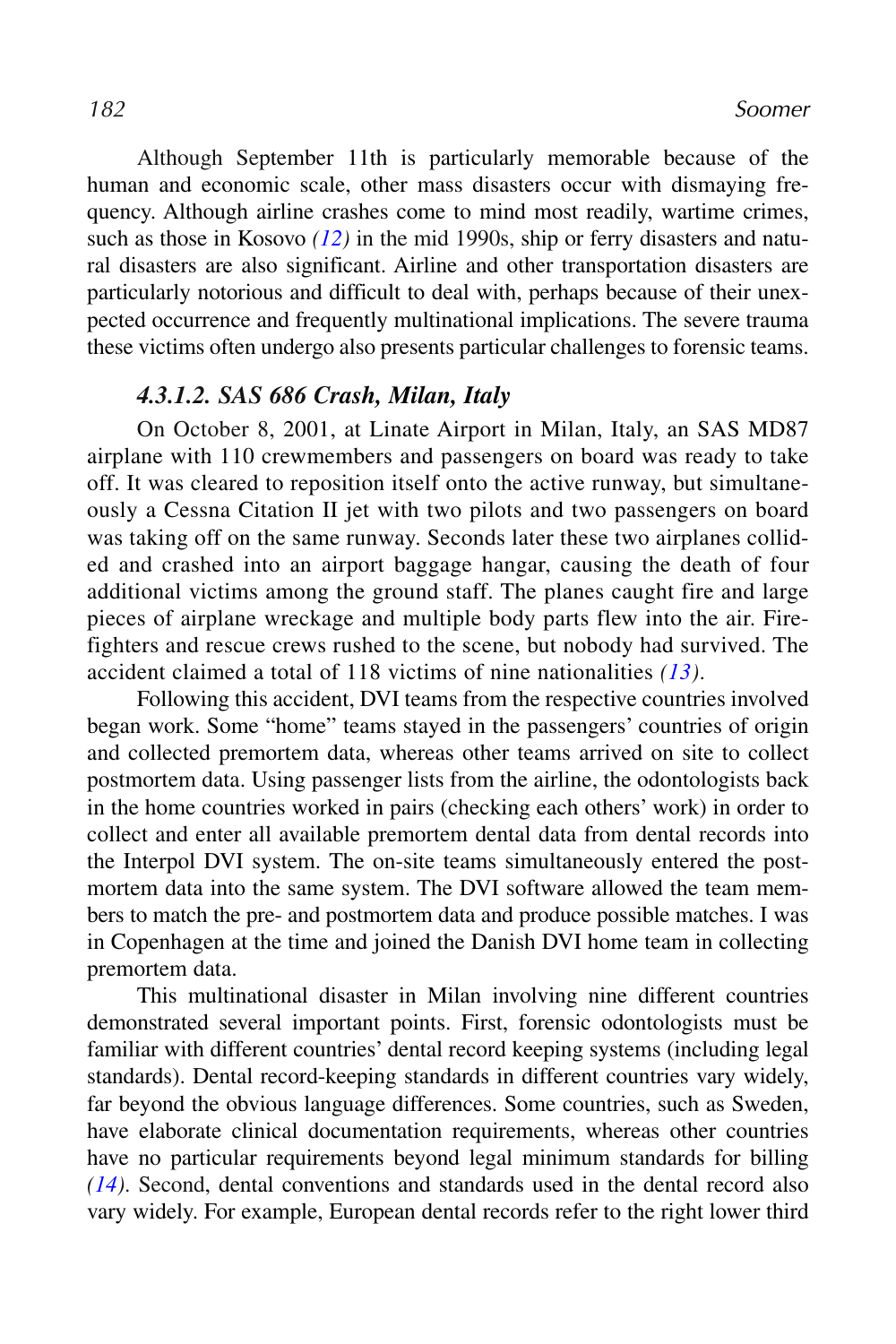

**Color Plate 1, Fig. 5.** Original version of micro-taggants. (*See* discussion in Ch. 5 on p. 94).



**Color Plate 1, Fig. 12.** Diphenylamine color test. (*See* discussion in Ch. 5 on p. 98).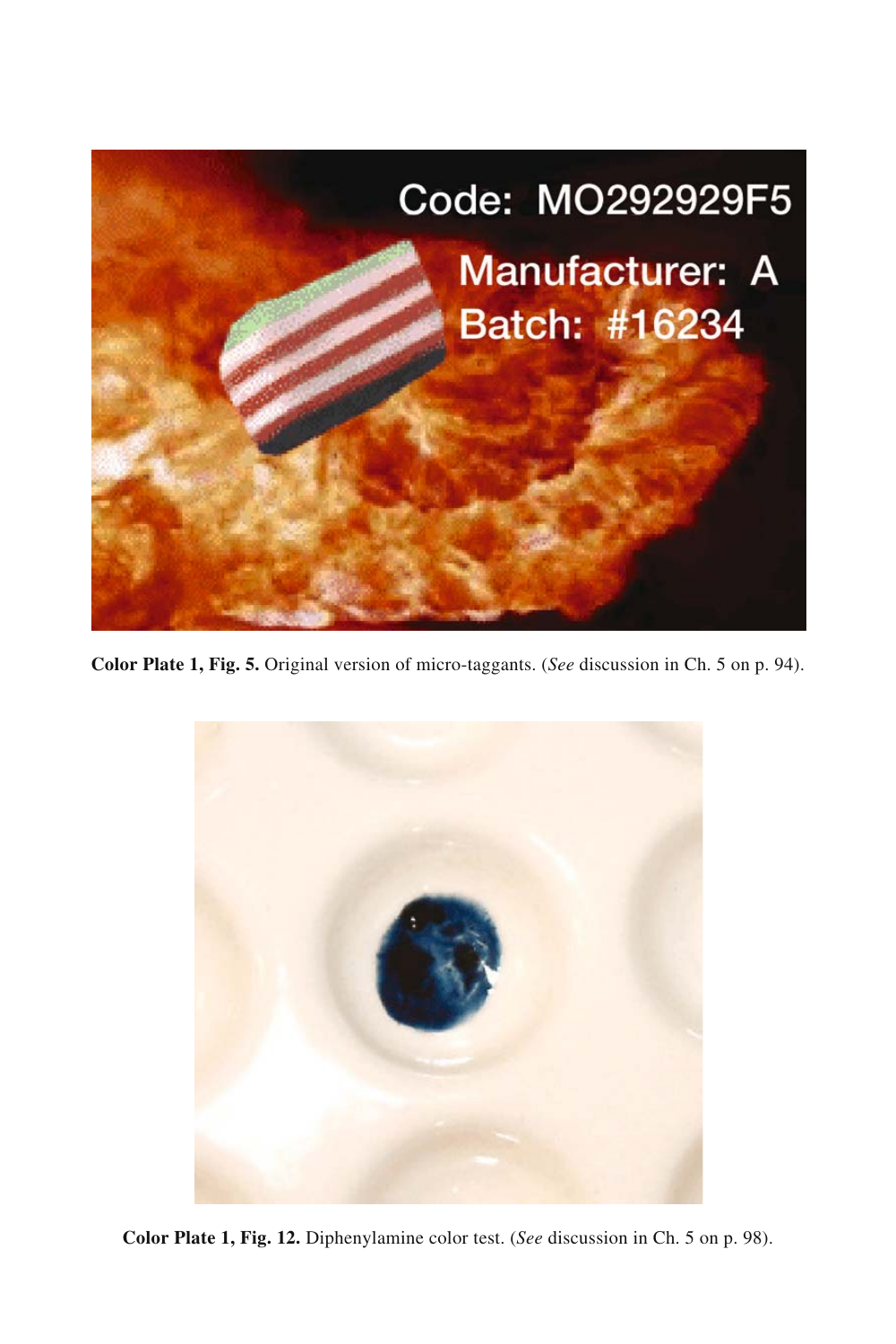

**Color Plate 2, Fig. 13.** Anatazoline color test. (*See* discussion in Ch. 5 on p. 98).



**Color Plate 2, Fig. 14.** KOH color tests. (*See* discussion in Ch. 5 on p. 98).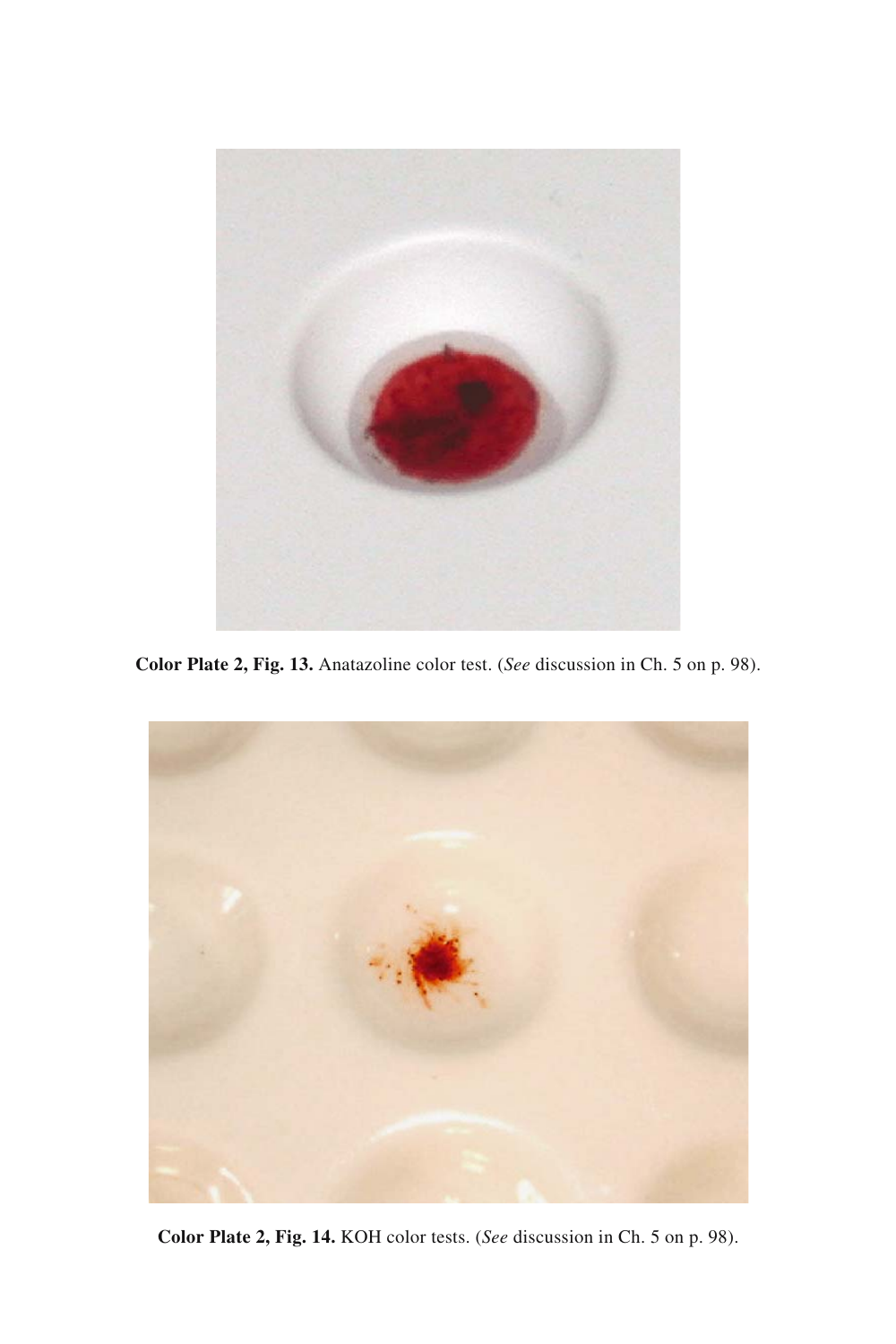

**Color Plate 3, Fig. 17.** TNT fusion melt. (*See* discussion in Ch. 5 on p. 102).



**Color Plate 3, Fig. 18.** Sodium nitrate under crossed poles. (*See* discussion in Ch. 5 on p. 102).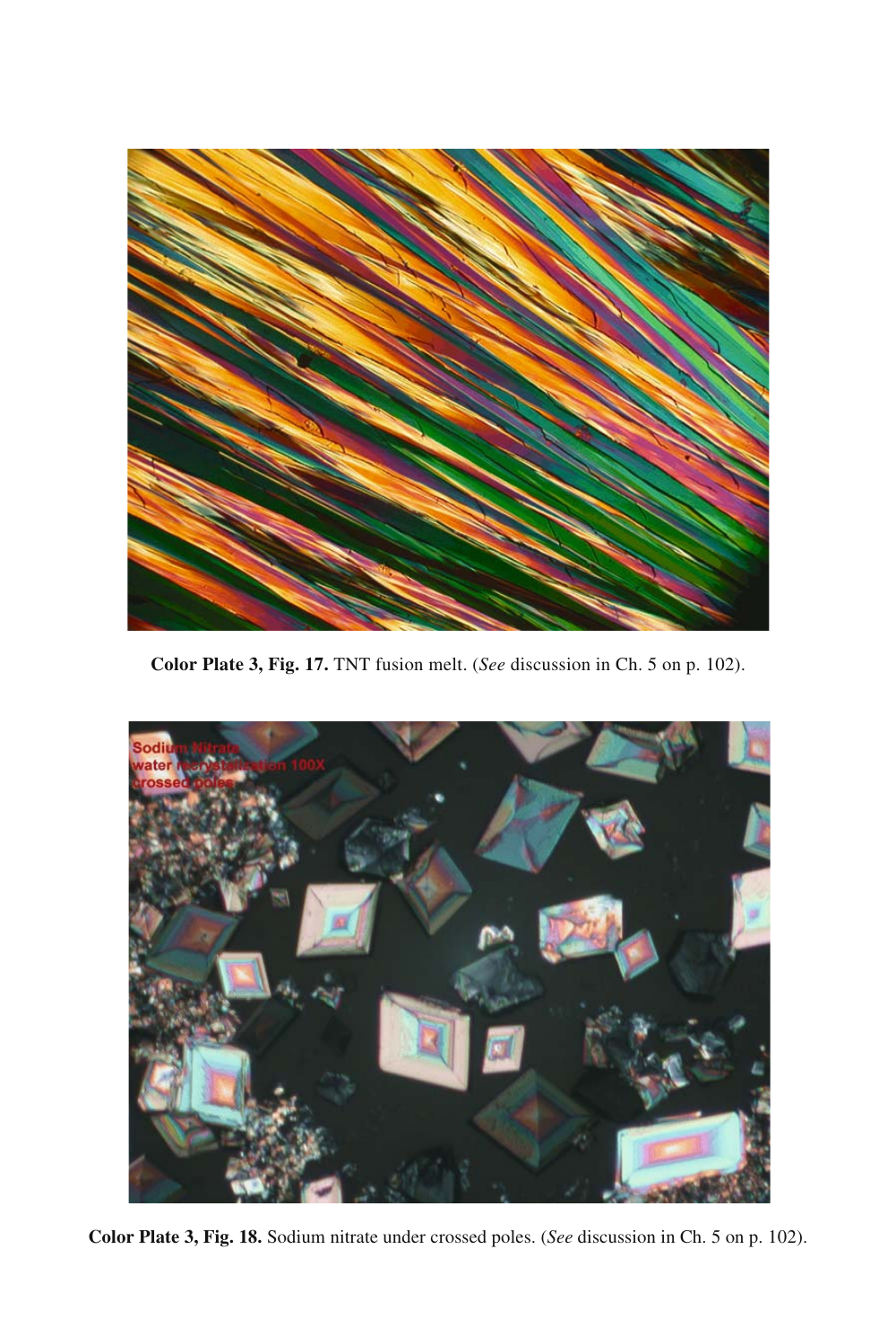molar as tooth number 48, but in the United States it is called tooth number 32. Forensic odontologists must be aware of these different standards and the various terminology systems used. Third, the Milan disaster also indicates the need for forensic odontologists to reach agreement on international standards to collect premortem and postmortem information, such as the Interpol DVI system and WinID that were previously described. The Interpol DVI system is particularly useful because it serves to integrate the victims' dental, pathological, anthropological attributes (e.g., clothing, documents, jewelry), and personal information. Systems, such as Interpol DVI and WinID, allow the evidence to be combined and viewed in a single system. Both systems also permit remote, on-line collaboration by premortem "home" teams that are physically separated from the on-site teams.

#### *4.3.1.3. Scandinavian Star Ferry Fire*

The Scandinavian Star was a European ferry that in 1990 experienced a disastrous arson-caused fire at sea resulting in 158 deaths. Many victims could not be visually identified because they were burned beyond recognition. A team of forensic investigators, including forensic odontologists, was called up to secure evidence for identification. In this case, the fire was so intense and long lasting that some remains were partly ashed, and even the teeth (that usually resist fire) had started to degrade. Because the remains were so fragile, it was crucially important that the odontologists were able to work on site in order to preserve the dental evidence (e.g., by spraying the remaining teeth with fixatives). Otherwise, as the evidence was recovered, documented, and packed for transportation it might well have been accidentally destroyed. The four forensic dental teams involved in the Scandinavian Star accident were based at Institute of Forensic Medicine at the University of Oslo in Norway. These teams used the Interpol DVI forms in their work and all victims were positively identified within 17 d. Dental identity was positively established in 107 cases (68% of the total victims) *(15)*. In cases such as these, dental identification has proven to be extremely effective and reliable.

#### *4.3.2. Interpol's Role in Mass Disasters*

Interpol is a global organization of 182 countries whose mission is to prevent and combat international crime and to assist in international mass disasters. I have interned at Interpol headquarters, located in Lyon, France. Interpol sets standards and also identifies, coordinates, and assists national and international forensic teams. The agency provides member countries with necessary resources such as the computerized Interpol DVI system. Interpol also sponsors symposia and meetings for DVI teams where the latest forensic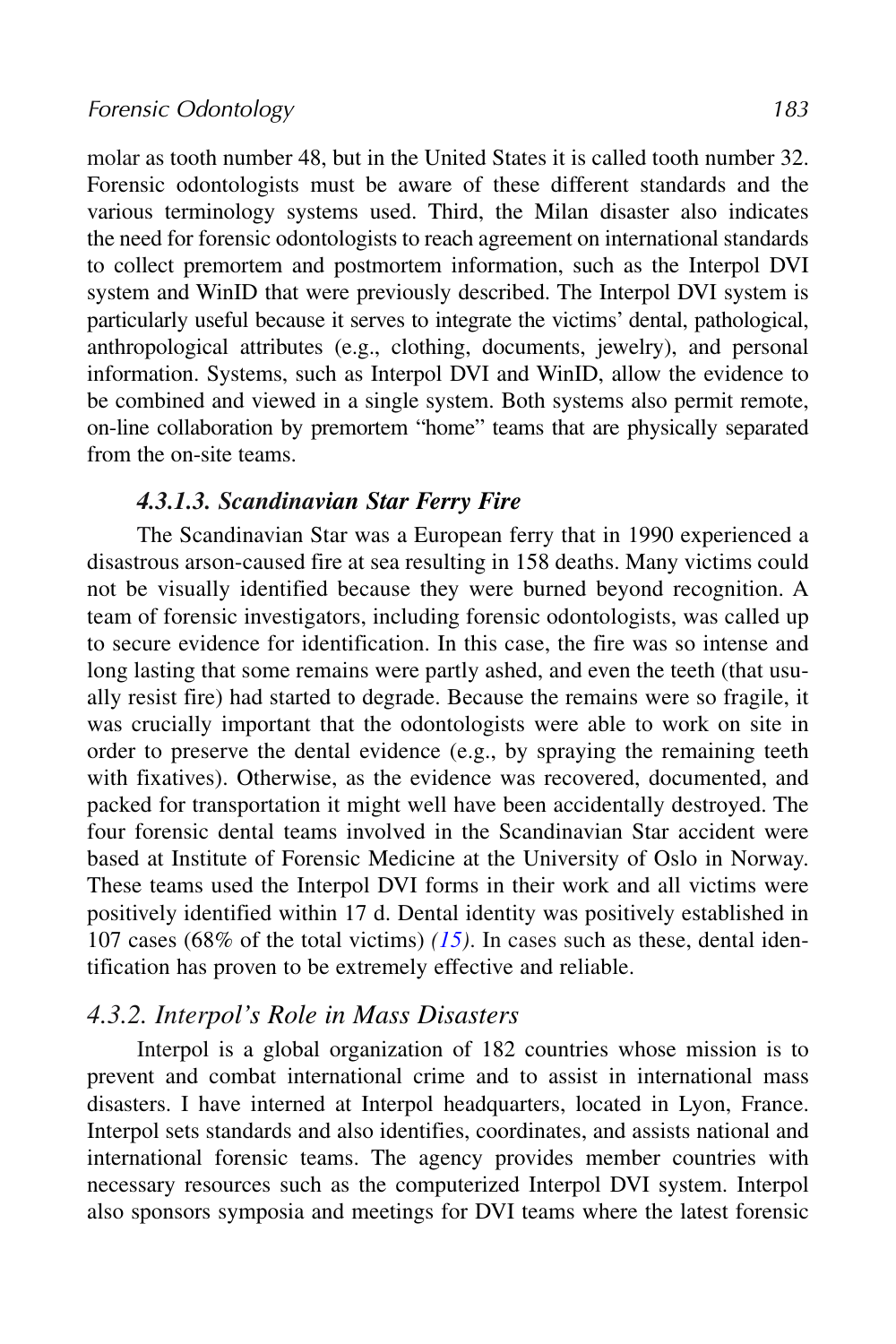techniques are presented. In summary, Interpol provides a support network for the forensic experts in different countries, so that they can work together more effectively.

In addition to its work assisting DVI teams, Interpol maintains and publishes databases that help governments find missing persons and identify unknown victims. Interpol also provides a network of secure computer databases that are accessible to member countries' law enforcement agencies. These databases include data concerning criminal intelligence information (e.g., trends in international crimes), the modus operandi of various criminal and terrorist networks, and information about variety of police support activities. Interpol's databases and reference collections also encompass comprehensive examples of genuine and fraudulent travel documents (i.e., passports) and currency forgery examples. Finally, Interpol provides a conduit to disseminate information about fugitives and missing persons. Interpol staff members are top-level experts in various areas of policing and forensic sciences. Forensic odontologists and forensic teams should take advantage of Interpol's resources, particularly in the case of disasters or crimes involving international participants. It is important that all law enforcement agencies, including forensic teams, work together in an effort to create a safer world.

#### *5. POLICE CASES*

Although mass disasters are prominent news stories, the daily work of forensic odontologists involves assisting in the solution of every day police cases. Suppose, for example, that an old person lives alone and one day his neighbor calls the police because he has not seen him for many days. Then the police and forensic pathologist would go to the house and perhaps find a partly decomposed body in bed. In this case the identity may still be in question, and then the forensic odontologist would be called to verify the old person's identity based on his dental records. This type of work is the bread and butter of forensic odontology. Although this might be termed an ordinary case, the forensic odontologist also becomes involved with fascinating and even notorious criminal cases.

## *5.1. The Case of an Ambitious Surgeon*

In one case I participated in, a well-known female surgeon from a prestigious hospital was suspected of murder. She had an unambitious husband who had lost his job, was known to abuse alcohol, and was reportedly violent. One day she reported her husband was missing. Police started an intensive search. A black garbage bag was found near the victim's home that contained an upper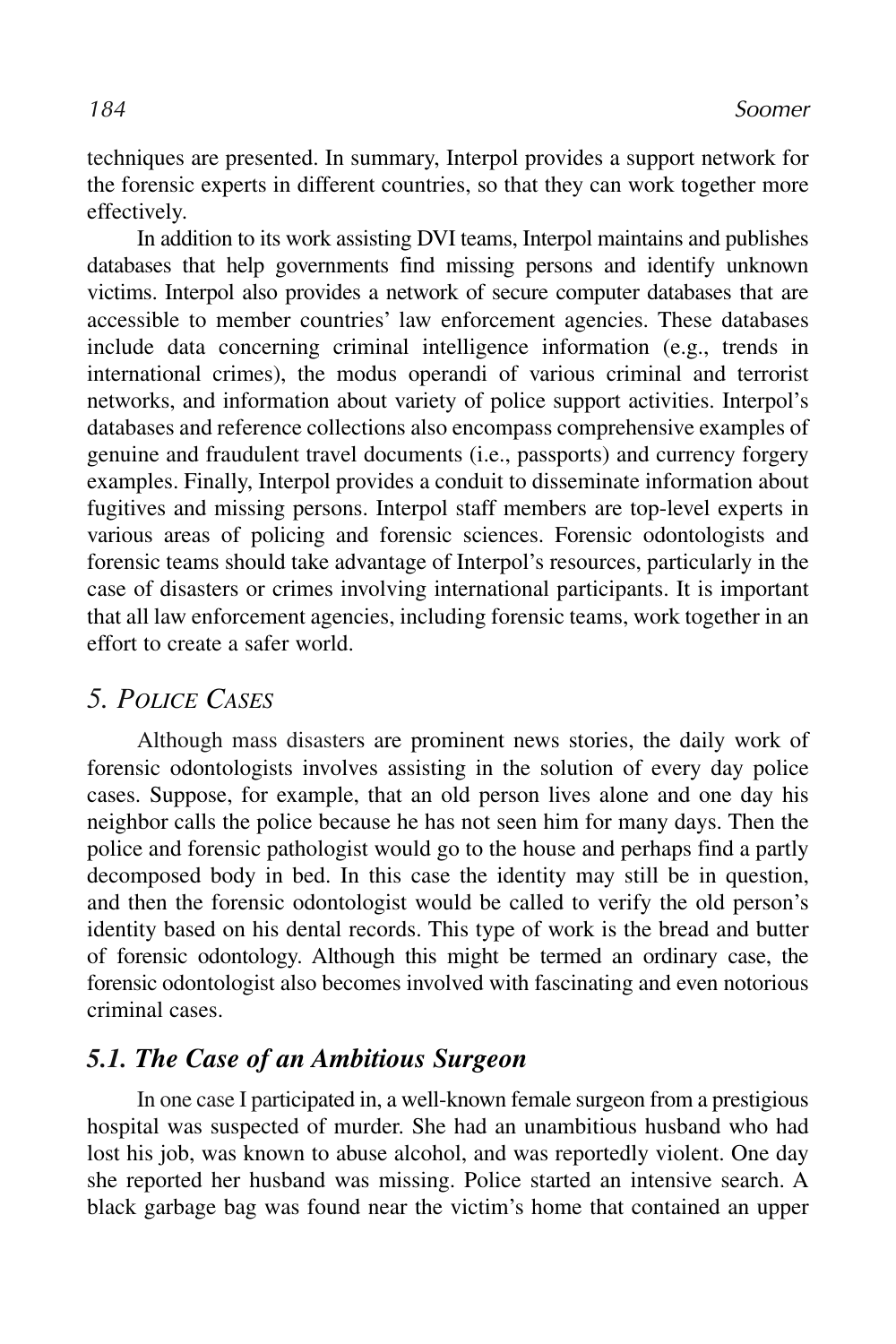human torso. Soon afterwards another bag was found containing the lower torso. Body parts kept turning up in a gruesome fashion: 1 wk later legs and arms were found and, finally, the head. These body parts were unusual in that they were precisely cut, as if in a medical amputation. In order to verify the victim's identity, the forensic odontologist examined the teeth and compared the findings to the missing man's dental record. Every detail matched, and the missing husband was therefore quickly identified. The wife was later found guilty in this case.

# *5.2. The Case of a Missing Teen*

Sometimes an unusual dental injury or condition can provide the crucial clue needed to establish identity. For example, I participated in one case involving a missing teenage girl who had disappeared without a trace after a birthday party. One year later some skeletonized remains were found, but they were badly eroded because the remains were in a gravel pit. The teeth were the only remains in good condition because (as previously mentioned) they are the most resistant tissues in the human body. Some of these particular teeth were stained in a characteristic pattern—a horizontal, gray line in the enamel—consistent with childhood exposure to tetracycline, an antibiotic normally not given to children. Indeed, medical records showed that the missing girl had accidentally received tetracycline at about 7 yr of age. The stains in the skeletal teeth were in those permanent teeth that would have developed at about age 7. This case shows that teeth may have particular characteristics, such as discoloration owing to antibiotics, which provide relatively unique and important dental evidence that can solve the case.

## *5.3. The Case of the Pink Teeth*

Another example of unusually colored teeth was the result of a postmortem cause, not premortem damage. This was the "case of the pink teeth." Some townspeople came across a set of teeth on a nice spring day when the sun was shining and the resulting snowmelt uncovered a corpse on the bank of a local river. Police were then called to the scene and uncovered a partially skeletonized body with shoes and jacket still on. The male corpse was brought to the morgue for autopsy, where it was found that one of the most remarkable features was that the teeth were pink. The jacket included a wallet and driver's license, indicating that the corpse was that of a taxi driver who had gone missing the previous fall. Therefore, although identification was not in question, the mechanism of death was. The body was partly skeletonized and there was no obvious bullet wound or trauma. However, the pink teeth strongly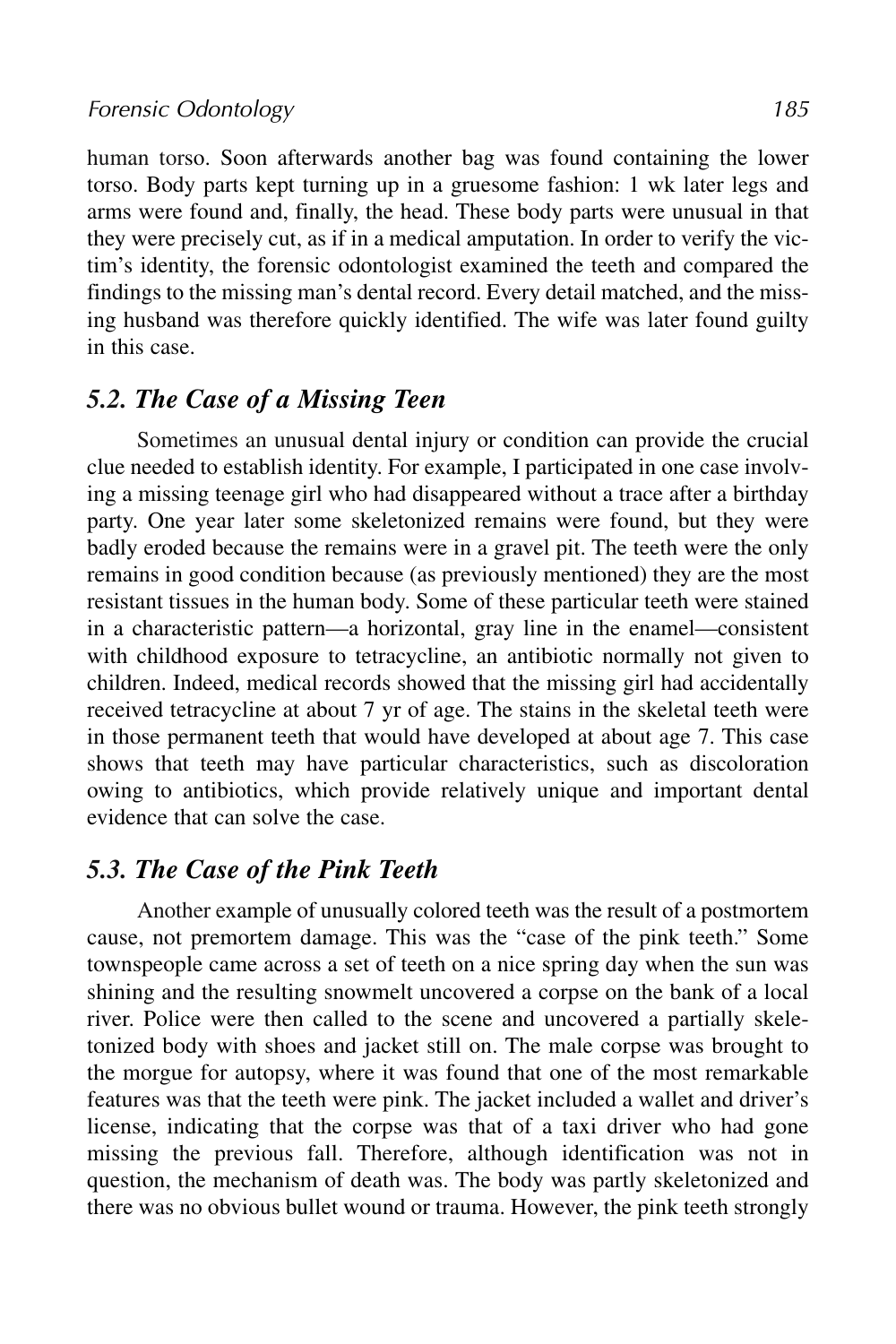suggested a death by strangulation. The phenomenon of pink teeth is typically produced by engorgement of the pulp and dentin of the tooth with blood. This can occur when venous pressure in head is raised, such as during strangulation or choking. When this happens the erythrocytes (red blood cells) are released into the tooth's pulp and dentin. Development of this appearance takes a long time after death, as the erythrocytes must decay, and the decay process is aided by a wet environment. These factors were both present in this case *(16)*. The presence of the pink teeth led the forensic pathologist to more closely examine the hyoid bone ("Adam's apple"), which was fractured in a manner consistent with strangulation. The suspect—a late evening passenger—finally confessed that he had strangled the driver from behind in order to take the last of that day's fares.

## *6. INJURY ANALYSIS*

Another cornerstone of forensic odontology is the analysis of injuries. These include bite marks on a victim or a suspect, facial injuries in criminal and civil cases, and malpractice cases. For example, who committed that sexual assault and bit the victim? Did the victim bite back, and, in that case, do the suspect's injuries match the victim's teeth? Was someone's dental injury really caused by that bar fight, or was it pre-existing? These are the sorts of injury questions forensic odontologists answer.

## *6.1. Bite Marks*

One unique branch of forensic dentistry attempts to match a victim's bite mark to the unique dentition of a suspect. These cases are not uncommon. For example, one case involved a young woman who had just left a party and was on her way home. She matched the profile for being a good target: walking alone on a quiet street, distracted by using her cell phone, had long hair that was easy to grab, and was wearing high heels (making it hard to run away). She was later found sexually assaulted and murdered, and a severe and distinctive bite mark was found on one breast. The mark was particularly distinctive because it was an indented, three-dimensional mark. That showed that the bite had been inflicted at the time of death (postmortem) or even shortly after death. If the woman had been alive for even a short time afterwards, the normal reaction of live tissue would have caused the mark to become raised. The finding of the three-dimensional bite mark is significant because it tells us that the person who bit the woman was present and in physical contact with the woman at the time of her death and most likely also responsible for the death. In this case the forensic odontologist who examined this mark matched it to the unique misalignment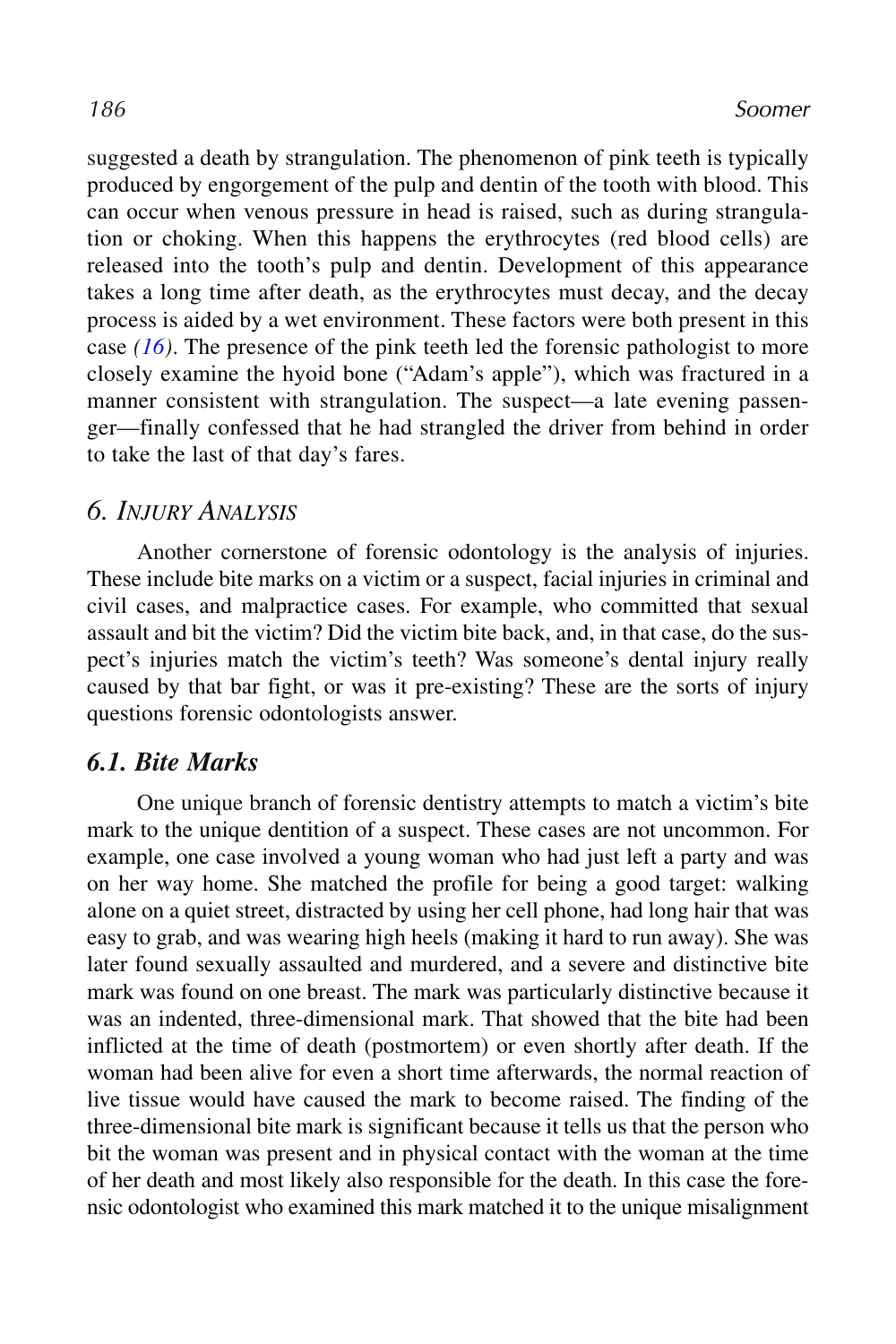of the suspect's teeth. The suspect was subsequently arrested, convicted, and sentenced to lifetime imprisonment.

## *6.2. Facial and Dental Injuries in Civil or Criminal Trauma*

Dental injuries occur relatively frequently in family disputes, brawls, and gang fights. The forensic odontologist is sometimes called to determine how the dental injury happened (the trauma mechanism) and what damage was incurred. The forensic odontologist provides evidence that may show who is to blame for the injury, so that a court may subsequently rule who is to pay the costs of the treatment and suffering. For example, in one case I have seen, a man claimed that his front teeth were kicked out in a recent fight. He attempted to get compensation for his injuries from his alleged assailant. However, our examination showed that this "victim" had severe periodontal disease that likely explained the missing teeth, and dental X-rays showed that the bone around the teeth had long been healed. In this case the claim was clearly fraudulent, although that fact would not necessarily be obvious to a lay jury or even to a treating physician. Forensic odontologists are frequently called on to validate assault cases or civil lawsuits for trauma or injury, and they can often provide conclusive testimony.

## *6.3. Malpractice Cases*

Forensic odontologists also take part in malpractice cases. These cases often involve some long-term treatment that has had a poor result. For example, an orthodontic treatment may result in undesirable alignment of the teeth. Malpractice cases can also result from a failure to diagnose. For example, the treating dentist may fail to recognize a cavity. If that cavity then gets bigger and reaches pulp chamber, the tooth often requires root canal treatment and an extensive crown, instead of just a simple filling. In these cases the patient may ask for compensation and the forensic odontologist may be asked to provide evidence.

# *6.4. Anthropology and Archaeology*

Anthropology is also an important field in forensic odontology—and one with surprising applications to criminal cases as well. There was a news report indicating that three sets of fetal remains were discovered in an attic during remodeling. Were these children stillborn, or born alive and then murdered? The forensic odontologist may be called on to provide that answer, and they may do it using the same anthropological techniques used to assess the age and health status of ancient children.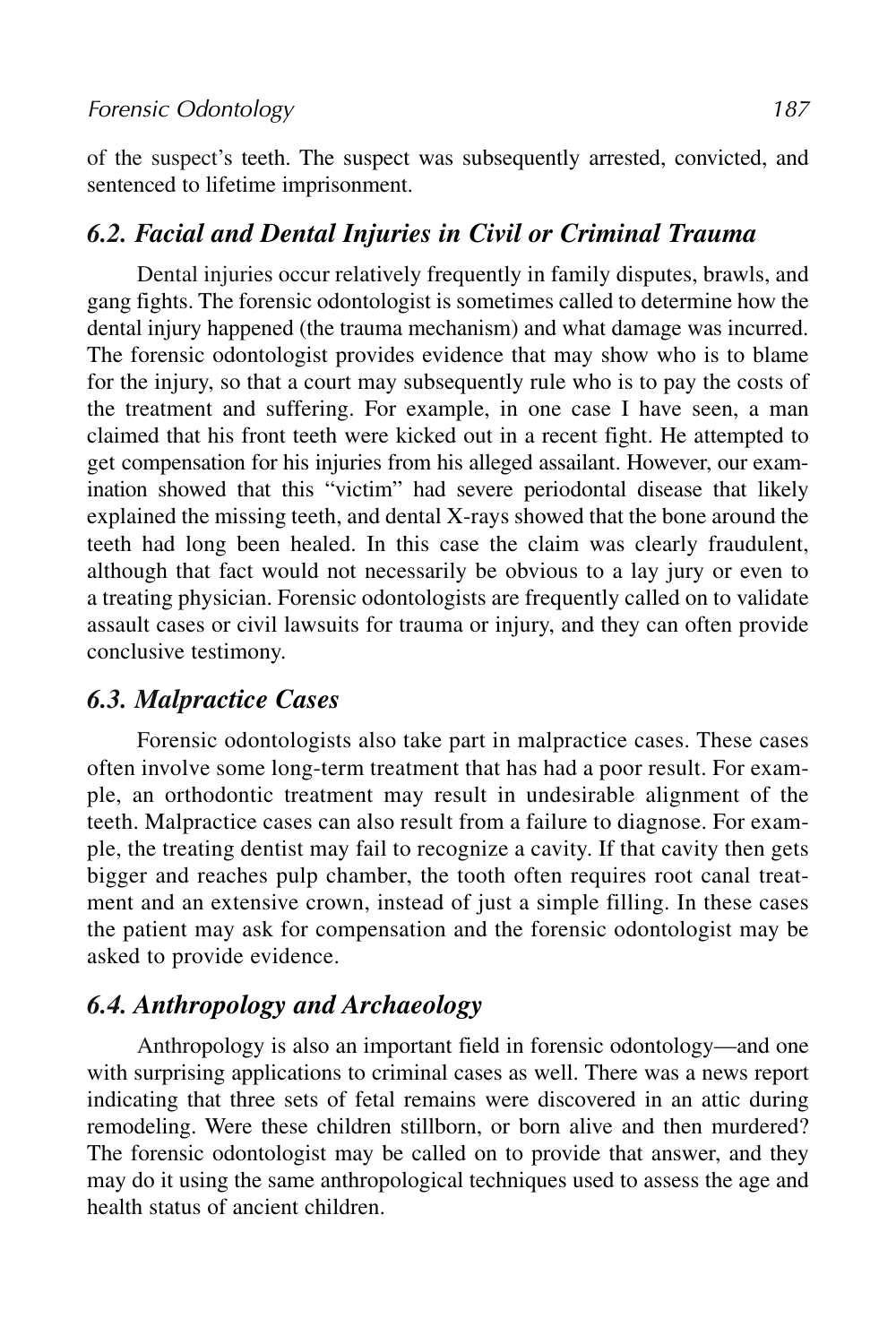Forensic odontologists may work in collaboration with archeologists to examine persons that are long dead, such as ancient peoples whose remains are uncovered in archeological digs. For example, I have been involved in several anthropological projects involving investigation of skeletal remains of the Middle Helladic period (approx 2000–1700 BCE). These projects involved ancient peoples from the Lerna and Asine areas of ancient Greece, nearby present day Nauplion, Greece. I worked closely with both archaeologists and anthropologists to estimate the age and health of ancient individuals based on their dental remains *(17)*. In the Asine and Lerna studies, the main focus was on children and even fetuses. The death rate was high among young children and infants in ancient Greece. In this study, a subject's health and nutritional status was estimated by examining the extent of dental enamel hypoplasias. Hypoplasias are visible both grossly (when severe) and microscopically. These lesions indicate a reduction in enamel growth, usually resulting from severe illness or malnutrition, which are conditions of great concern to anthropologists.

The anthropologist in this study also wished to determine whether the infant skeletons represented live births or stillbirths. Many infants in the Middle Helladic period were probably stillborn. I was able to estimate whether a fetus had been born alive or was stillborn by determining the presence or absence of the "neonatal line." The neonatal line is similar to an enamel hypoplasia, but represents the changes in dental growth that occur acutely at birth instead of changes related to illness later in childhood. Thus, infants who are stillborn lack the neonatal line because they have not undergone the birth process. The presence or absence of the line is determined by microscopic examination of a sectioned tooth. Such a technique has obvious applications in criminal cases, as indicated in the attic example.

## *7. HOW TO BECOME A FORENSIC ODONTOLOGIST*

Few degree programs in forensic odontology exist, so formal education is not always easy to obtain. After obtaining my dental degree, I took a PhD in forensic medicine with a specialization in forensic odontology. The program, based at the University of Helsinki and University of Tartu, included a set of courses in forensic pathology, death investigation skills, causes of death, and other fields in addition to the dental forensic science. The dental forensic sciences studied included dental anthropology, embryology, and dental development. I also attended special seminars and courses, such as those offered by the United States Armed Forces Institute of Pathology in Maryland and the Karolinska Institute in Sweden. To some degree, forensic odontologists must often put together their own curriculum by combining courses and materials from different institutions. The aspiring forensic odontologist is also well advised to join the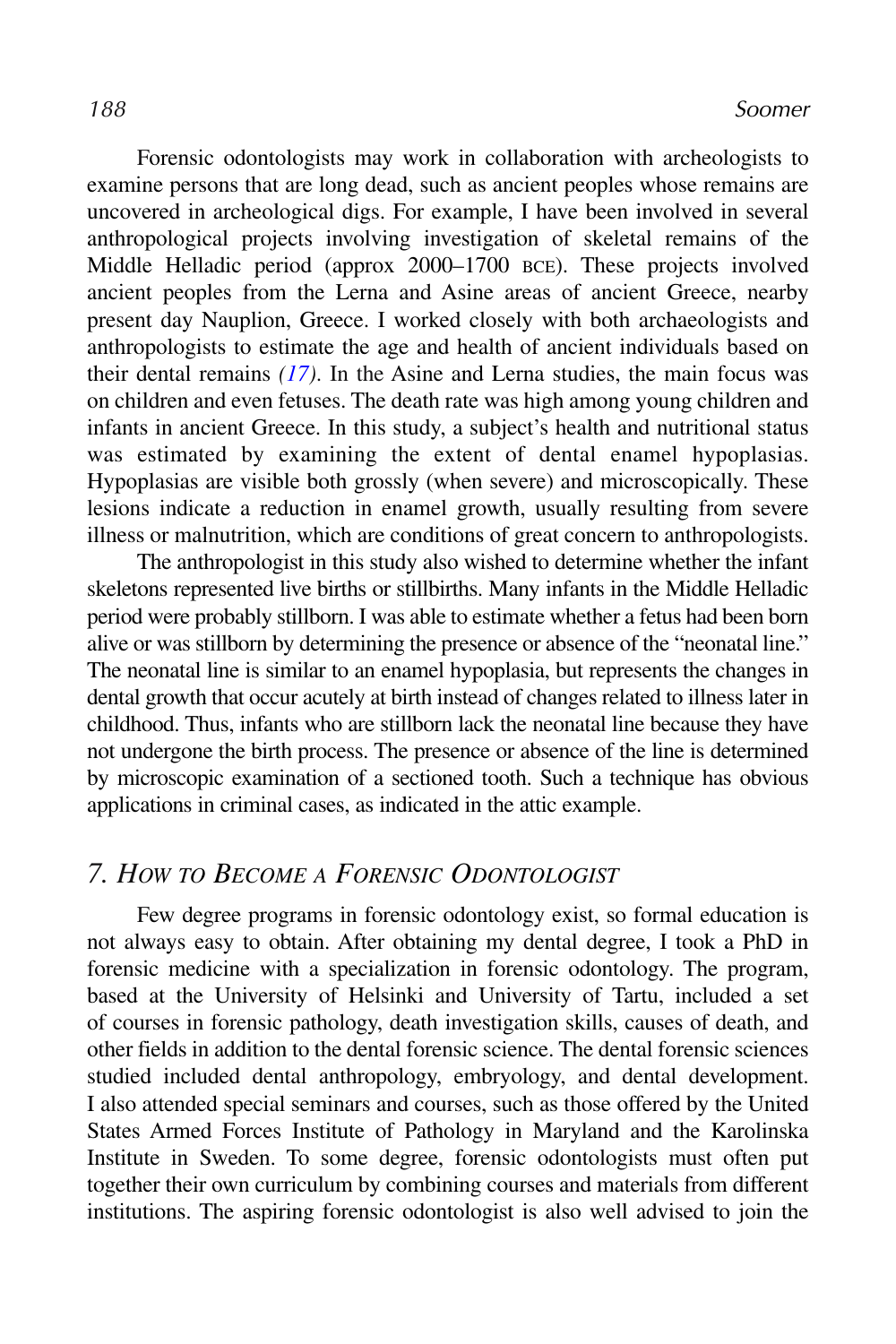American Academy of Forensic Sciences' Odontology Section and participate at the annual meetings and continuing education activities.

Of course, the very first step to become a forensic odontologist is to go to dental school and become a qualified dentist. Many forensic odontologists are part-time clinical dentists and, even if they eventually give up clinical practice, they will still need to have excellent clinical knowledge. Subsequent training may involve a formal program, but at a minimum has to include investigative skills and a thorough grounding in forensic pathology. The best way to achieve the investigation skills is to work on an active, multidisciplinary forensic team. Being involved in actual case work and training with criminalists, police investigators, and medical examiners is an essential activity. Because no forensic case is routine, the odontologist must be trained to a very high standard. In many cases someone's life is at stake when a forensic examination is performed: a suspect may be convicted or exonerated depending on the forensic evidence. For example, if the suspect's teeth could not have left the bite mark that was observed on the victim's skin, then the suspect could be exonerated. Likewise, based on neonatal line analysis, the forensic odontologist may find that a baby whose body was found discarded was in fact a murder victim, not an unfortunate stillbirth. Small and seemingly unimportant pieces of evidence are almost always worth investigating and so the forensic odontologist must be patient and painstaking in her work. Sometimes, as the first case in this chapter has indicated, even a small tooth fragment can provide the missing piece that unlocks a forensic puzzle.

The next step in becoming a forensic odontologist is to gain an advanced degree if possible and to pursue board eligibility in forensic odontology. As indicated previously, very few advanced degree programs are available. However, there are a number of continuing education courses and short courses that can prepare a forensic odontologist short of a full doctoral degree. For example, the laboratory of Dr. David Senn at the University of Texas at San Antonio offers several such courses. The American Board of Forensic Odontologists does board certification. However, the certification standard is very rigorous and maintaining currency is difficult for forensic odontologists who are not full time. This may explain why only a minority of forensic odontologists actually achieve board certification through the American Board of Forensic Odontologists. One recent study found that highly trained (not necessarily board certified, however), as opposed to medium- and low-trained forensic odontologists, achieved significantly higher identification accuracy *(18)*. This finding strongly emphasizes the critical role of training and recurrent education for forensic odontologists. One cannot emphasize enough how important it is to join a recognized, multidisciplinary forensic team to acquire this training and experience.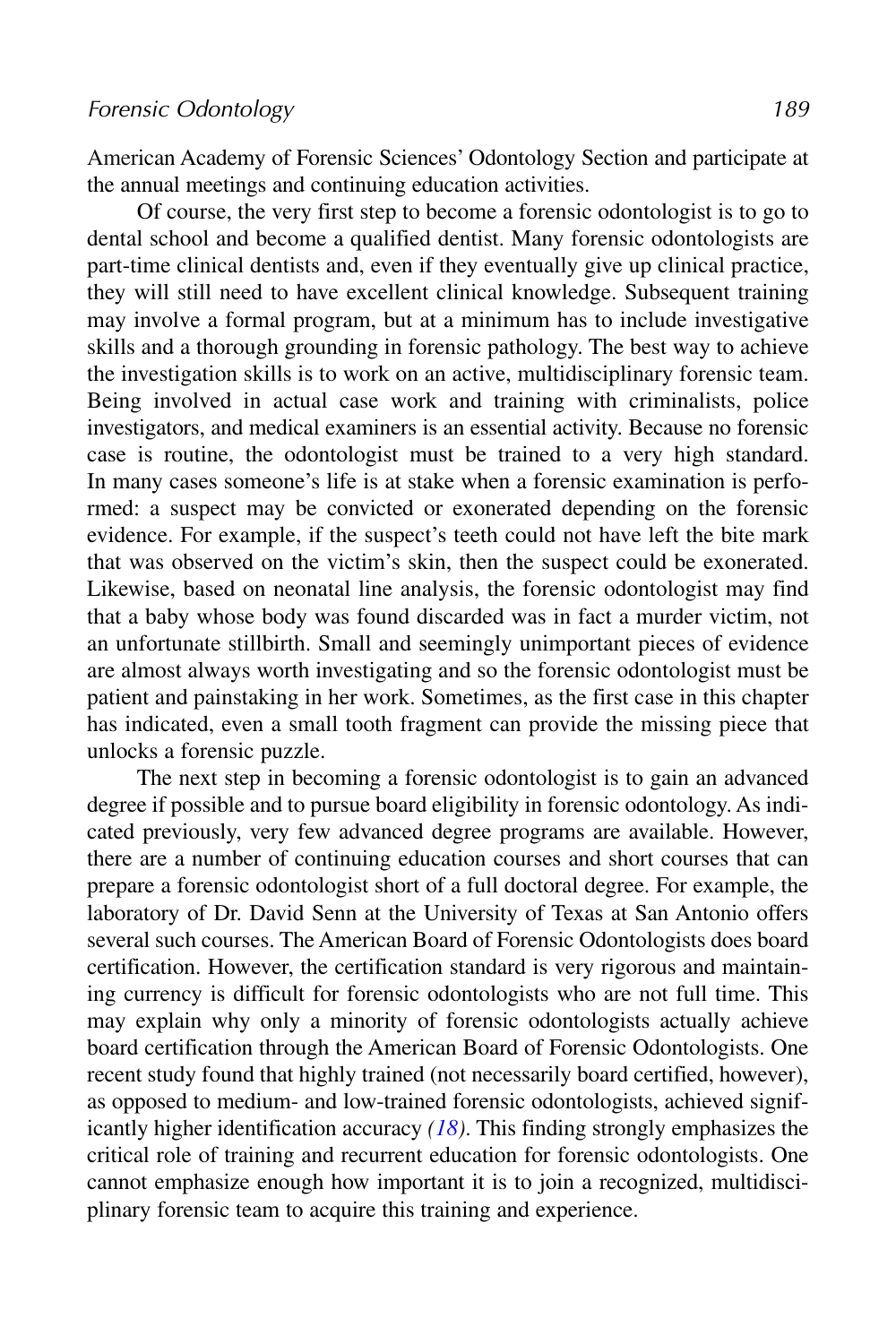#### *8. CONCLUSIONS*

Forensic odontology is an exciting field that can combine one's interests in clinical dentistry and criminal investigation. In this exciting field, forensic odontologists may often have the chance to "pull the rabbit out of the hat" and supply the missing piece to a forensic puzzle by means of their detailed knowledge of dentistry, forensic medicine, and criminal investigation.

Forensic odontologists start as highly trained clinical dentists, familiar with tooth development, oral anatomy, disease pathology, and dental surgery and restoration. They combine this specialized clinical knowledge with additional criminal investigative skills in such areas as evidence recovery, documentation, and analysis. This unique combination of clinical and forensic skills makes them uniquely skilled to investigate criminal cases when dental evidence is relevant. Most forensic odontologists participate as part of a wider multidisciplinary forensic team that includes criminalists, police officers, forensic pathologists, and other specialists. Legal cases may quite often turn to the evidence that forensic odontologists are able to interpret. Forensic odontologists often investigate questions of identity in single cases, determine the age of unknown persons living and dead, and analyze facial and dental injury patterns. They almost always play a critical role in mass disaster victim identification, such as the September 11th tragedy. They even play essential roles in purely scientific work, such as forensic anthropology and archeology.

Someone who wants to become a forensic odontologist must first successfully complete dental school and then combine their clinical qualifications with an interest in forensic and criminal matters. Additional training required beyond dental school may consist of attending short-term courses or obtaining an advanced degree in forensic medicine. Most important, the forensic odontologist should join and actively participate in a multidisciplinary forensic team. This teamwork helps to train and keep the forensic odontologist sharp. In this exciting field, forensic odontologists often have the chance to supply the crucial missing piece of a criminal or forensic puzzle that has eluded others.

#### *ACKNOWLEDGMENTS*

I wish to kindly acknowledge all of my teachers in clinical dentistry and forensic odontology. I would like to especially thank Dr. Edvitar Leibur of the Faculty of Stomatology, Faculty of Medicine, at the University of Tartu, Estonia and Dr. Helena Ranta of the Department of Forensic Medicine at the University of Helsinki, Finland. I also thank Dr. Antti Pentilla, Professor and Chairman of the Department of Forensic Medicine at the University of Helsinki, who taught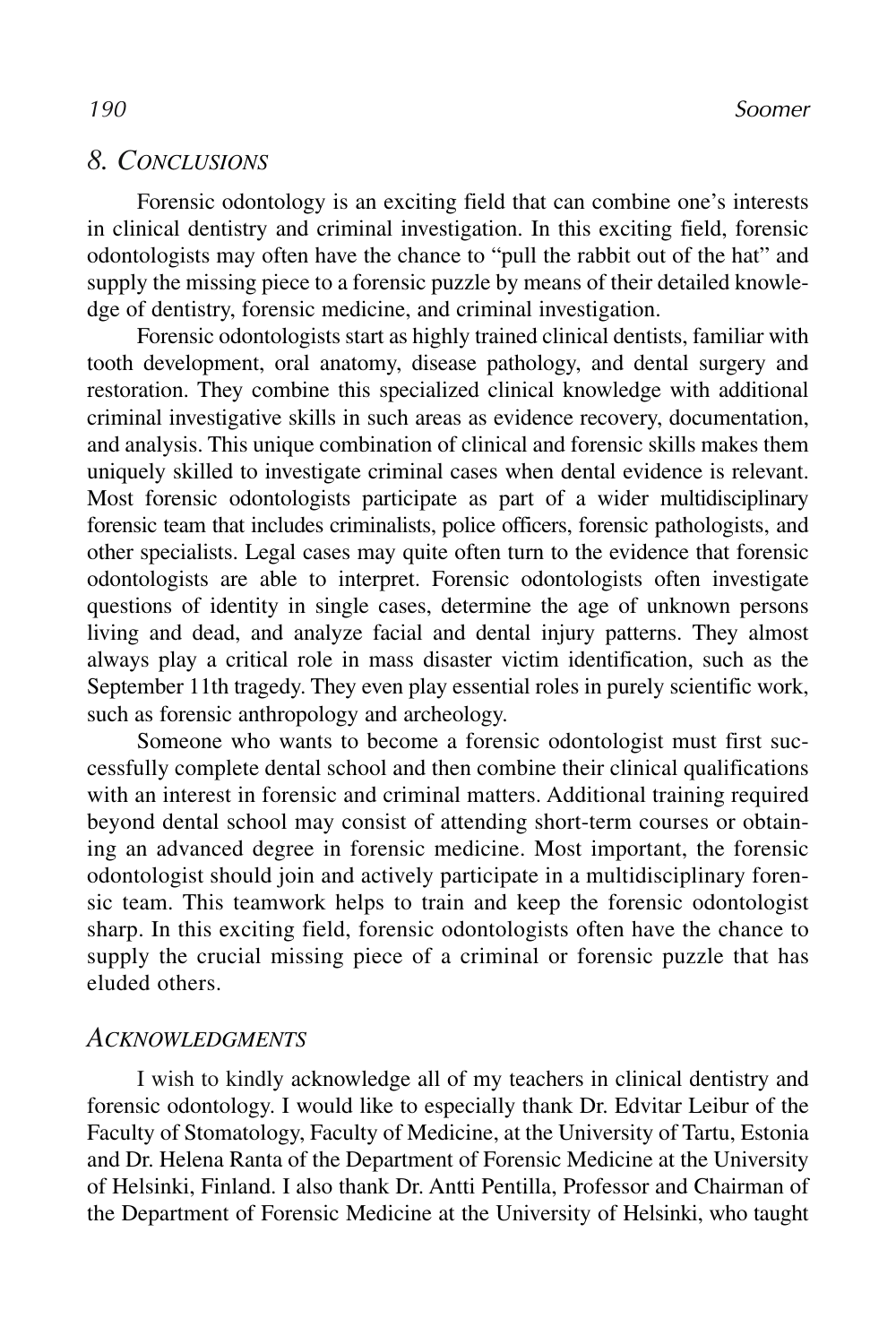#### Forensic Odontology 191

forensic pathology, Dr. Tarja Formisto, and Dr. Irena Dawidson (both of Sweden). I acknowledge and thank the Estonian DVI team and its team leader, the Director General of the Estonian Police, Mr. Robert Andropov. I thank the Danish DVI team for inviting me to participate in the Milan SAS crash disaster. My work has been supported in part by grants from the University of Tartu and the University of Helsinki Center for International Mobility. I also wish to thank my husband, Michael J. Lincoln, MD, for his continual support and proofreading.

## *Glossary*

| Antemortem:          | Before death. Latin $ante = before$ , mortem = death.            |
|----------------------|------------------------------------------------------------------|
| Anthropology:        | The scientific study of the origin, the behavior, and the physi- |
|                      | cal, social, and cultural development of humans.                 |
| Archaeology:         | The systematic study of past human life and culture by the       |
|                      | recovery and examination of remaining material evidence, such    |
|                      | as graves, buildings, tools, and pottery.                        |
| BCE:                 | Before Common Era. Years are designated as before the            |
|                      | Christ's birth.                                                  |
| Cementum:            | A bonelike substance covering the root of a tooth.               |
| Decomposed:          | Broken down or disintegrated by rot.                             |
| Dentine:             | The main, calcareous part of a tooth, beneath the enamel and     |
|                      | surrounding the pulp chamber and root canals.                    |
| DVI:                 | Disaster victim identification.                                  |
| Enamel:              | The hard, calcareous substance covering the exposed portion of   |
|                      | a tooth. It is the hardest substance of the human body.          |
| Embryology:          | The branch of biology that deals with the formation, early       |
|                      | growth, and development of living organisms.                     |
| Hypoplasia:          | A condition of arrested development in which an organ or part    |
|                      | remains below the normal size or in an immature state.           |
| Interpol:            | International Criminal Police Organization. Interpol has 182     |
|                      | member countries and its headquarters are in Lyon, France.       |
| Molar:               | A tooth with a broad crown used to grind food, located behind    |
|                      | the premolars.                                                   |
| Neonatal:            | Relates to newborn infants.                                      |
| Odontology:          | A science dealing with the teeth, their structure and develop-   |
|                      | ment, and their diseases. Greek <i>donti</i> = tooth.            |
| Orthodontics:        | The dental specialty and practice of preventing and correcting   |
|                      | irregularities of the teeth, as by the use of braces.            |
| Perimortem:          | Around the time of death.                                        |
| Periodontal disease: | A disease that attacks the gum and bone around the teeth.        |
| Porcelain veneer:    | Porcelain coating bonded to the surface of a cosmetically        |
|                      | imperfect tooth.                                                 |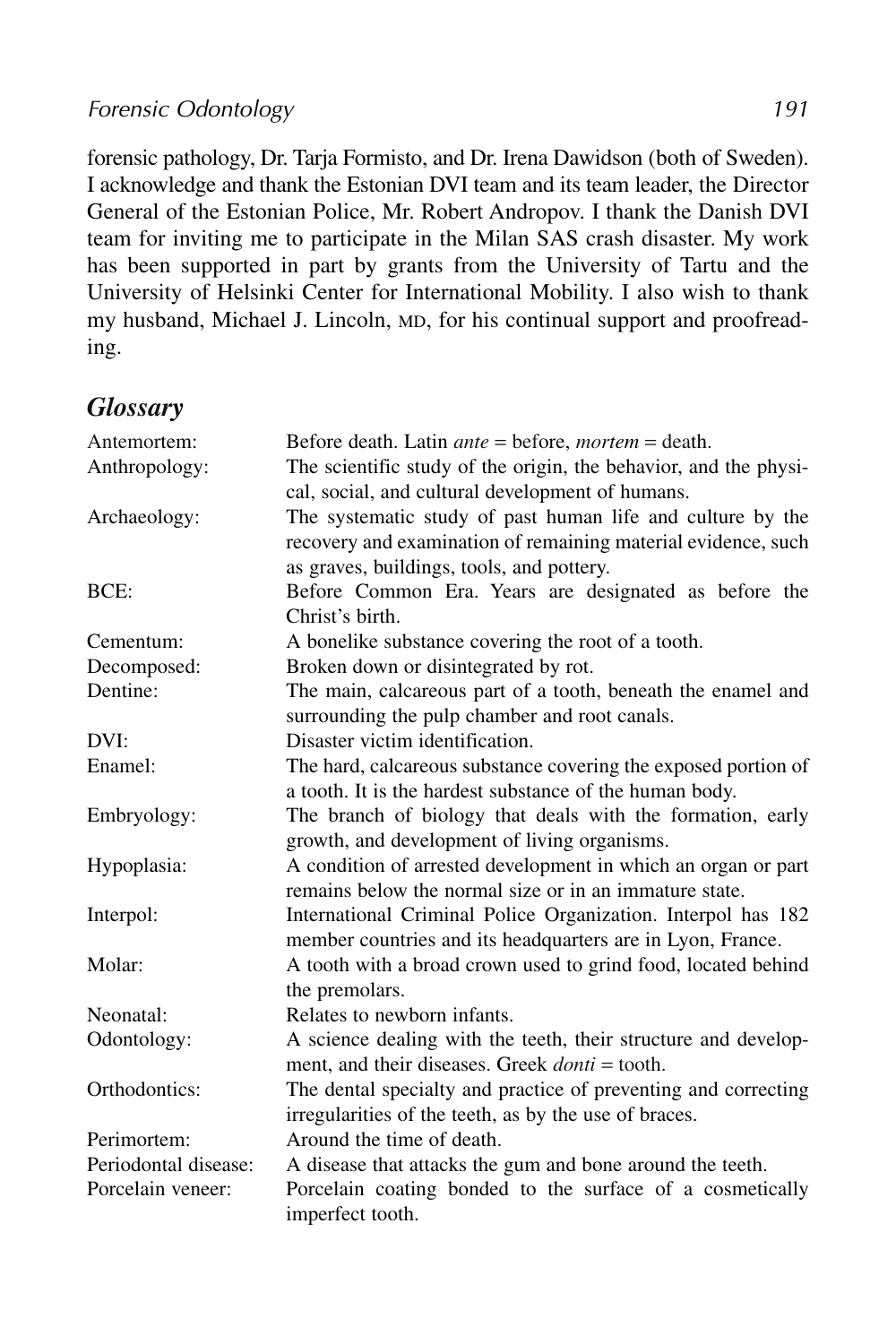| Postmortem: | After death. Latin $post = after$ , mortem = death.           |
|-------------|---------------------------------------------------------------|
| Pulp:       | The soft tissue forming the inner structure of a tooth and    |
|             | containing nerves and blood vessels.                          |
| $X$ -ray:   | A relatively high-energy photon with wavelength in the        |
|             | approximate range from 0.01 to 10 nanometers. A stream of     |
|             | such photons is used for their penetrating power in radiog-   |
|             | raphy, radiology, radiotherapy, and scientific research. Also |
|             | called roentgen ray.                                          |

## *REFERENCES*

- 1. Gustafson G. Age determination on teeth. J Am Dent Assoc 1950;41:45–54.
- 2. Johanson G. Age determinations from human teeth. Odontol Rev 1971;22 Suppl 21:1–126.
- 3. Bang G, Ramm E. Determination of age in humans from root dentin transparency. Acta Odontol Scand 1970;28:3–35.
- 4. Lamendin H, Baccino E, Humbert JF, Tavernier JC, Nossintchouk RM, Zerilli A. A simple technique for age estimation in adult corpses: the two criteria method. J Forensic Sci 1992;37:1373–1379.
- 5. Solheim T. A new method for dental age estimation in adults. Forensic Science Int 1993;59:137–147.
- 6. Kvaal S, Solheim T. A non-destructive dental method for age estimation. J Forensic Odonto-Stomatol 1994;12:6–11.
- 7. Soomer H, Ranta H, Lincoln MJ, Penttila A, and Leibur E. Reliability and validity of eight dental age estimation methods for adults. J Forensic Sci 2003;48(1): 149–152.
- 8. Pretty IA. The use of dental aging techniques in forensic odontological practice. J Forensic Sci 2003;48(5):1127–1132.
- 9. Sweet D. Is there a future for forensic odontology in identifying human remains in light of recent advances in DNA technology? Expert Forensic Odontology Workshop, International Committee of the Red Cross, July 14–16, 2003, Geneva, Switzerland.
- 10. Fallon M, Dobrin LA. OCME/DMORT Recovery Operations of 9/11 at the World Trade Center and Staten Island Landfill; Proceedings of the American Academy of Forensic Sciences annual meeting, February 17–22, 2003, Chicago, Illinois.
- 11. McGiveny J. WinID-Dental Identification System. http://www.winid.com. Last accessed July 14, 2005.
- 12. Rainio J, Lalu K, Penttila A. Independent forensic autopsies in an armed conflict: investigation of the victims from Racak, Kosovo. Forensic Sci Int 2001; 116(2–3):171–185.
- 13. Lunetta P, Ranta H, Cattaneo C, et al. International collaboration in mass disasters involving foreign nationals within the EU: medico-legal investigation of Finnish victims of the Milan Linate airport SAS SK 686 aircraft accident on 8 October 2001. Int J Legal Med 2003;117(4):204–210.